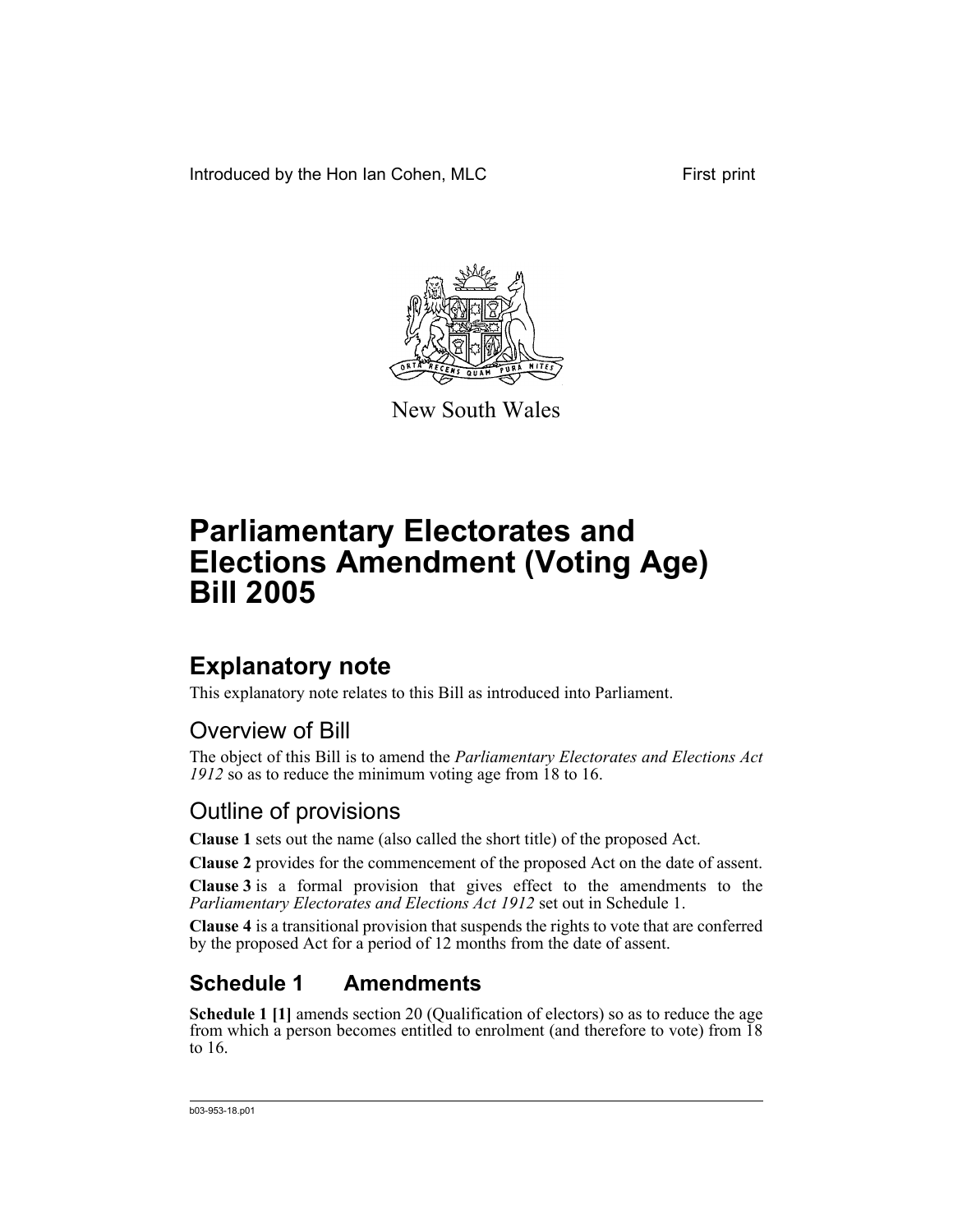Explanatory note

**Schedule 1 [2]** makes a consequential amendment to section 20B (Eligibility of spouse or child of eligible overseas elector) so as to replace references to the age of 18 years with references to the age of 16 years.

**Schedule 1 [3]** amends section 21 (Disqualifications from voting) so as to ensure that a person who is the subject of a detention order under the *Children (Criminal Proceedings) Act 1987* is disqualified from voting if the order has a term of 12 months or more.

**Schedule 1 [4] and [5]** make consequential amendments to section 33A (Claims for provisional enrolment) so as to replace references to the age of 18 years with references to the age of 16 years and so as to replace a reference to the age of 17 years with a reference to the age of 15 years.

**Schedule 1 [6]** amends section 34 (Compulsory enrolment and transfer) so as to ensure that enrolment as an elector is optional for a person who is under the age of 18 years.

**Schedule 1 [7]** makes a consequential amendment to section 41 (Information as to deaths and convictions) so as to replace references to the age of 17 years with references to the age of 15 years.

**Schedule 1 [8]** applies the reporting requirements of section 41 (Information as to deaths and convictions) to the Director-General of the Department of Juvenile Justice, in relation to persons detained in detention centres, in the same way as they apply to the Commissioner of Corrective Services in relation to persons detained in a correctional centre.

**Schedule 1 [9]** makes a consequential amendment to section 89 (Deputy returning officers to be furnished with copies of rolls and ballot-papers) so as to replace a reference to the age of 18 years with a reference to the age of 16 years.

**Schedule 1 [10]** makes a consequential amendment to section 100 (Questions to be put if voter challenged) so as to replace a reference to the age of 18 years with a reference to the age of 16 years.

**Schedule 1 [11] and [12]** amend sections 120C (Penalty notices for certain offences) and 120F (Offences relating to failure to vote) so as to ensure that voting is optional for an elector who is under the age of 18 years.

**Schedule 1 [13]** inserts a new section 187. The proposed section contains five subsections:

- (a) Proposed subsection (1) ensures that a person who is under the age of 18 years is not under any disability or incapacity of infancy in relation to enrolment and voting.
- (b) Proposed subsection (2) ensures that the lowering of the voting age from 18 to 16 does not have the effect of granting any rights, entitlements or privileges under the Principal Act to a person who is under the age of 18 years simply because they are granted by reference to the person's entitlement to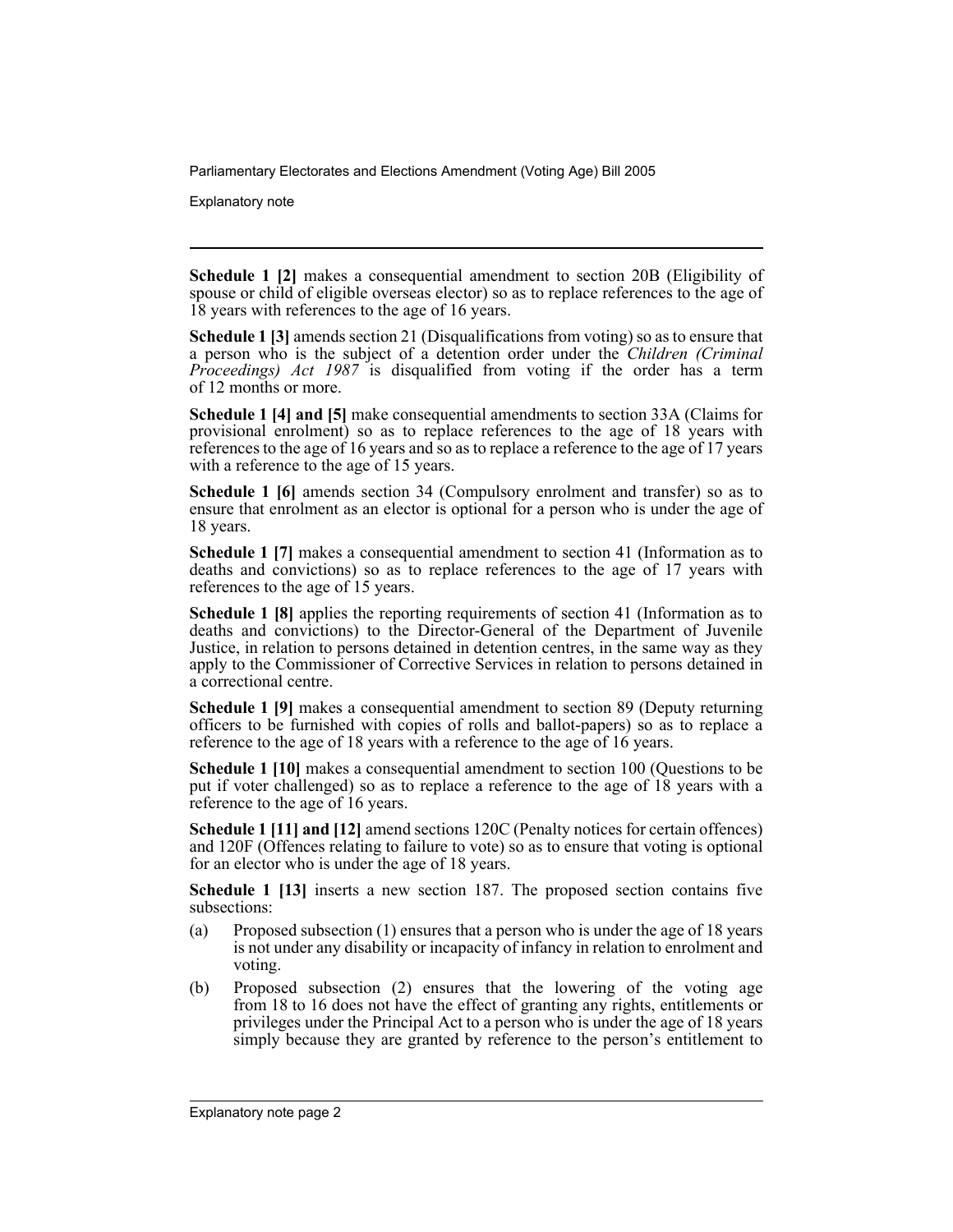Explanatory note

vote or to be enrolled for voting. For example, an elector is eligible for appointment as a returning officer. But for the proposed amendment, a person who is under the age of 18 years would, merely by being an elector, be eligible to be appointed as a returning officer. The proposed subsection makes it clear that such a person does not become eligible for such an appointment.

- (c) Proposed subsection (3) ensures that the lowering of the voting age from 18 to 16 does not have the effect of granting any rights, entitlements or privileges under any other Act or law to a person who is under the age of 18 years simply because they are granted by reference to the person's entitlement to vote or to be enrolled for voting. The proposed subsection is to be subject to any contrary intention that appears in the Act or law concerned.
- (d) Proposed subsection (4) makes particular provision with respect to the *Jury Act 1977*. It specifically states that an elector who is under 18 years of age is not qualified to serve as a juror.
- (e) Proposed subsection (5) makes particular provision with respect to local government elections. By virtue of section 266 of the *Local Government Act 1993*, a person who is qualified to vote in a State election is also qualified to vote in a local government election. The effect of the proposed subsection is to ensure that the reduction in voting age for State elections flows through to local government elections.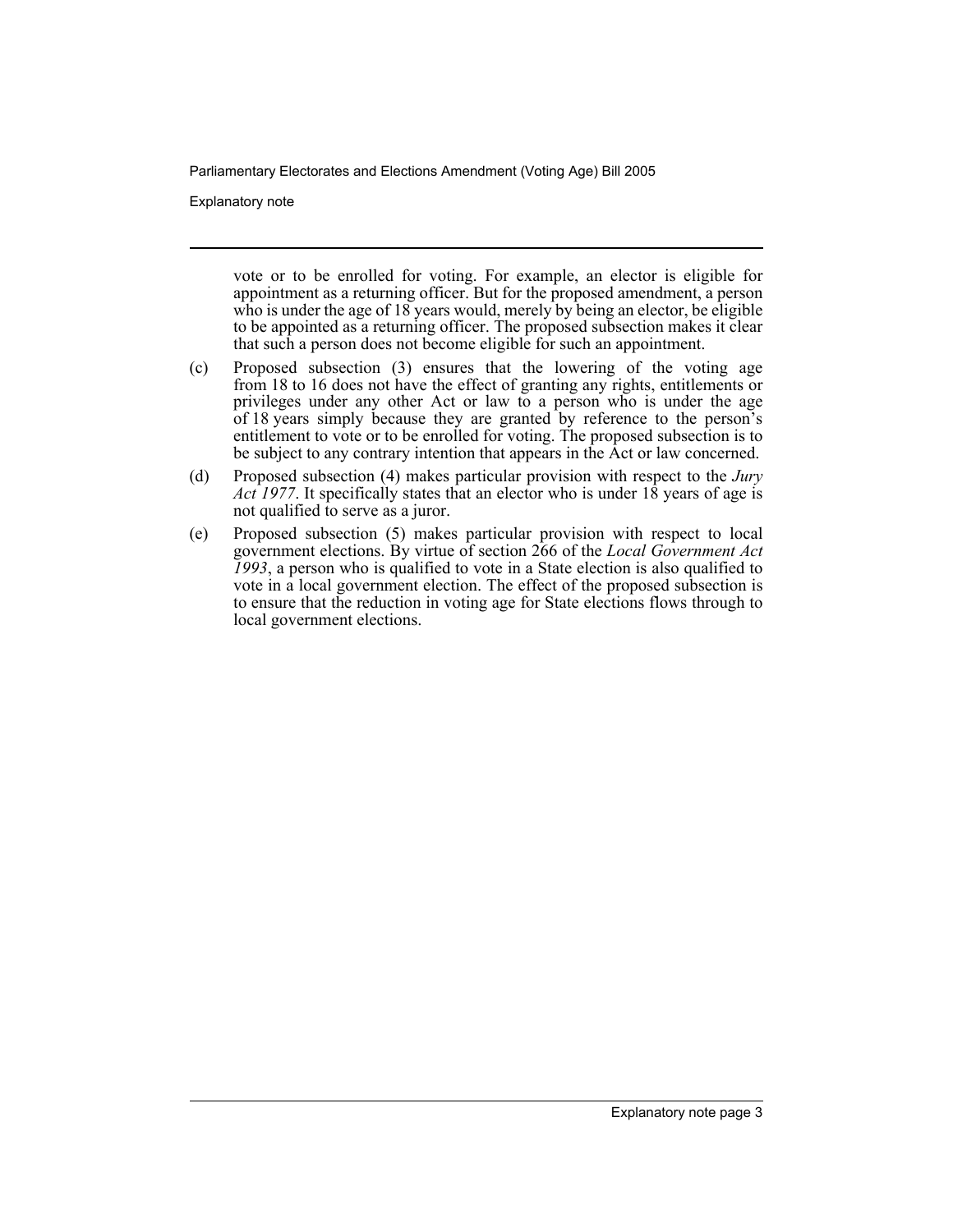Parliamentary Electorates and Elections Amendment (Voting Age) Bill 2005 Explanatory note

Explanatory note page 4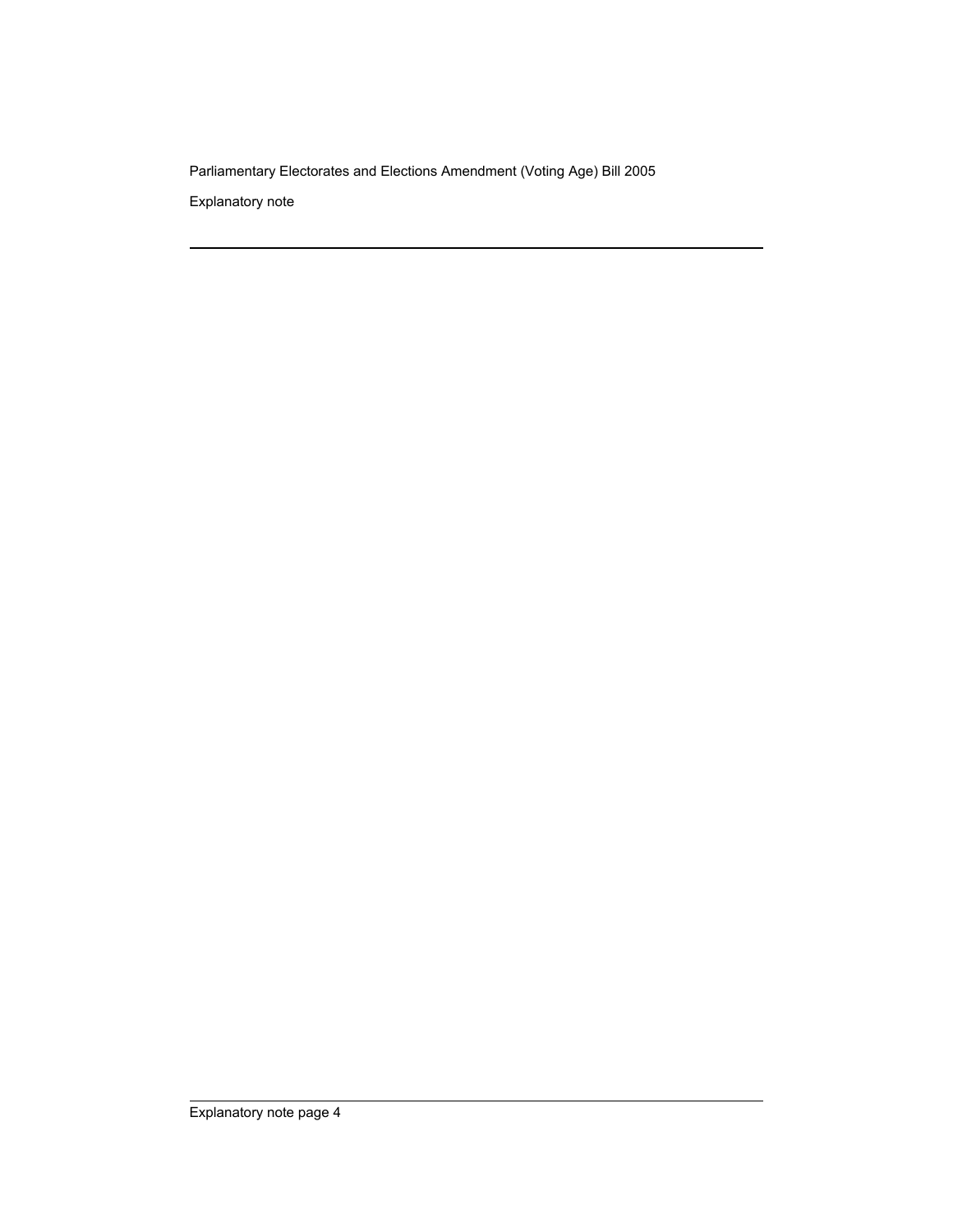Introduced by the Hon Ian Cohen, MLC First print



New South Wales

## **Parliamentary Electorates and Elections Amendment (Voting Age) Bill 2005**

## **Contents**

|                                                                                      | Page |
|--------------------------------------------------------------------------------------|------|
| Name of Act                                                                          |      |
| Commencement                                                                         |      |
| Amendment of Parliamentary Electorates and Elections Act<br>1912 No 41               |      |
| Certain elections unaffected by amendments made by this<br>4<br>Act                  |      |
| Schedule 1<br>Amendment of Parliamentary Electorates and Elections Act<br>1912 No 41 |      |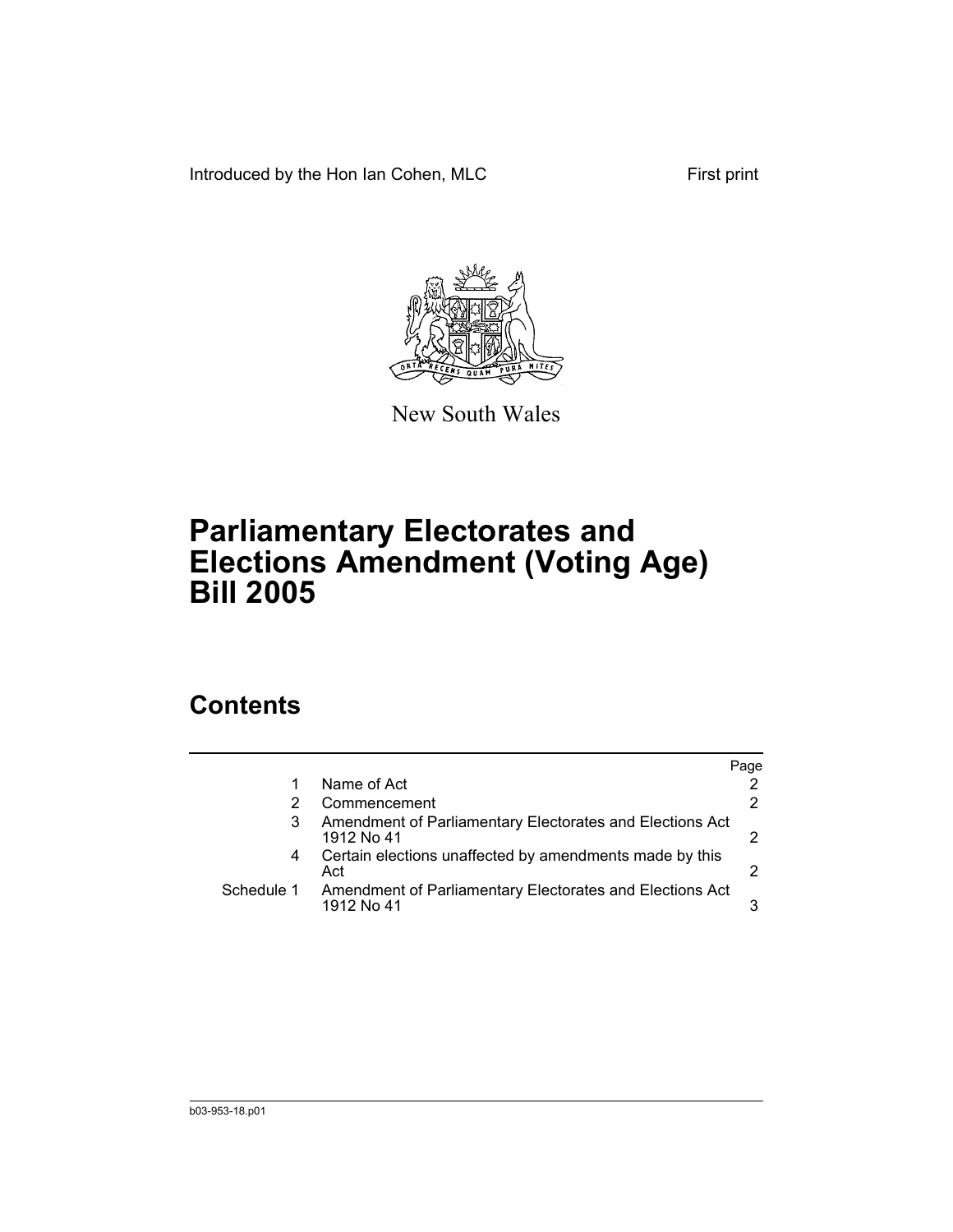**Contents** 

Page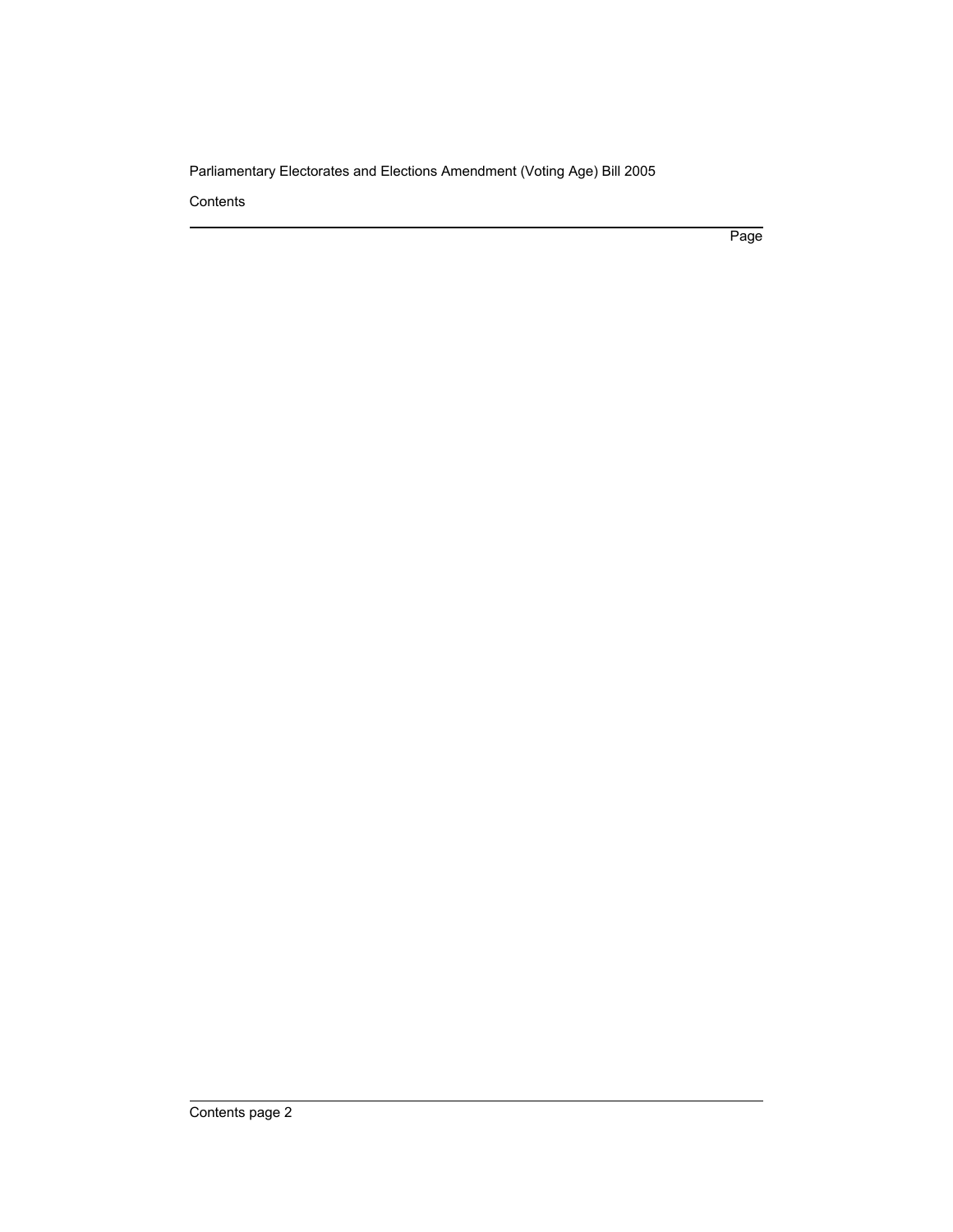

New South Wales

No , 2005

#### **A Bill for**

An Act to amend the *Parliamentary Electorates and Elections Act 1912* so as to reduce the minimum voting age from 18 years to 16 years; and for other purposes.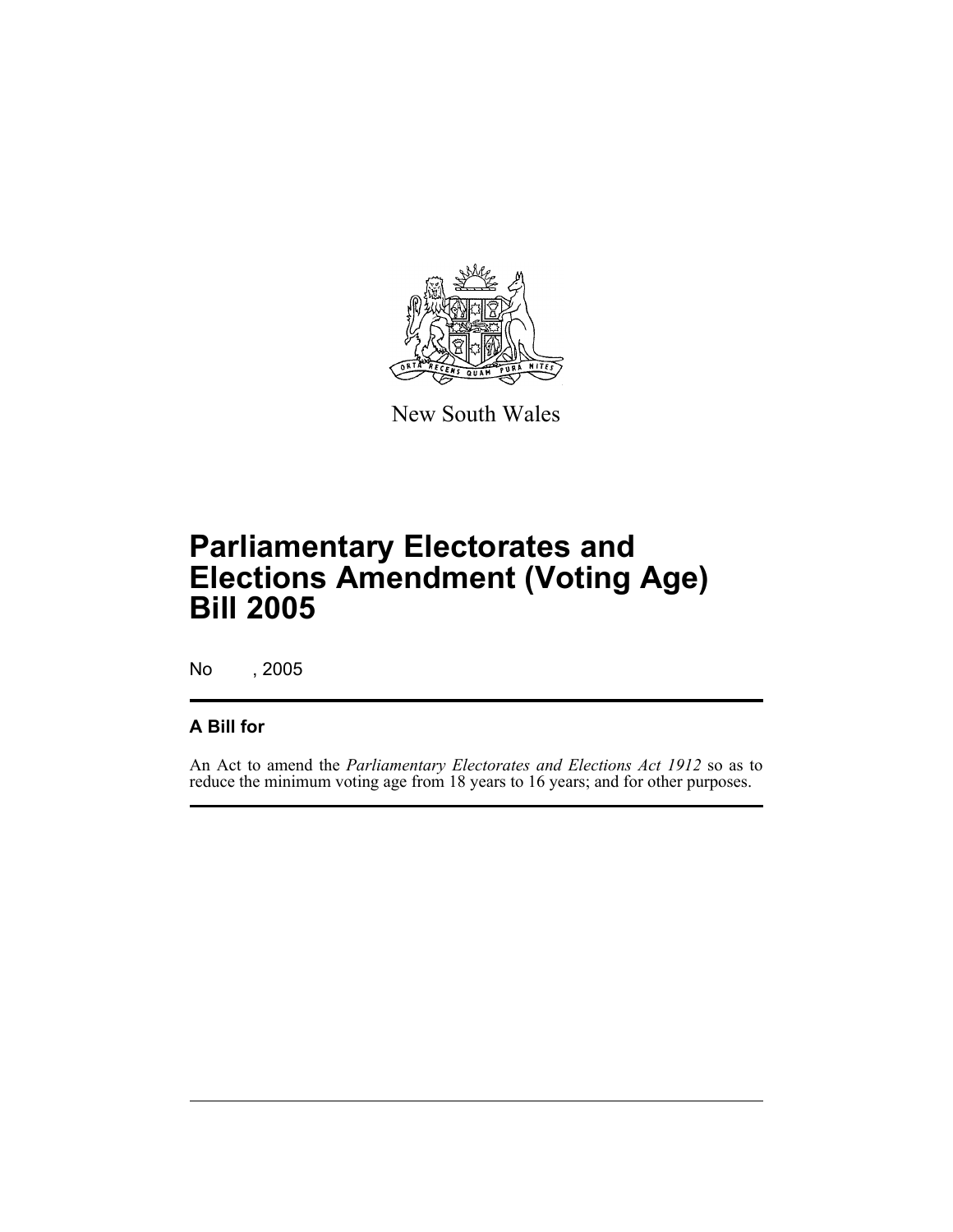<span id="page-7-2"></span><span id="page-7-1"></span><span id="page-7-0"></span>

|             | The Legislature of New South Wales enacts:                                                                                                                                            | 1                   |
|-------------|---------------------------------------------------------------------------------------------------------------------------------------------------------------------------------------|---------------------|
| 1           | Name of Act                                                                                                                                                                           | 2                   |
|             | This Act is the <i>Parliamentary Electorates and Elections Amendment</i><br>(Voting Age) Act 2005.                                                                                    | 3<br>$\overline{4}$ |
| $\mathbf 2$ | <b>Commencement</b>                                                                                                                                                                   | 5                   |
|             | This Act commences on the date of assent.                                                                                                                                             | 6                   |
| 3           | Amendment of Parliamentary Electorates and Elections Act 1912 No 41                                                                                                                   | 7                   |
|             | The <i>Parliamentary Electorates and Elections Act 1912</i> is amended as<br>set out in Schedule 1.                                                                                   | 8<br>9              |
| 4           | Certain elections unaffected by amendments made by this Act                                                                                                                           | 10                  |
|             | A person who is under 18 years of age is not entitled to vote at any<br>election under:                                                                                               | 11<br>12            |
|             | the Parliamentary Electorates and Elections Act 1912, or<br>(a)                                                                                                                       | 13                  |
|             | Chapter 10 of the <i>Local Government Act 1993</i> ,<br>(b)                                                                                                                           | 14                  |
|             | if the polling day for the election occurs within 12 months after the date<br>of assent to this Act, and any such election is to be conducted as if this<br>Act had not been enacted. | 15<br>16<br>17      |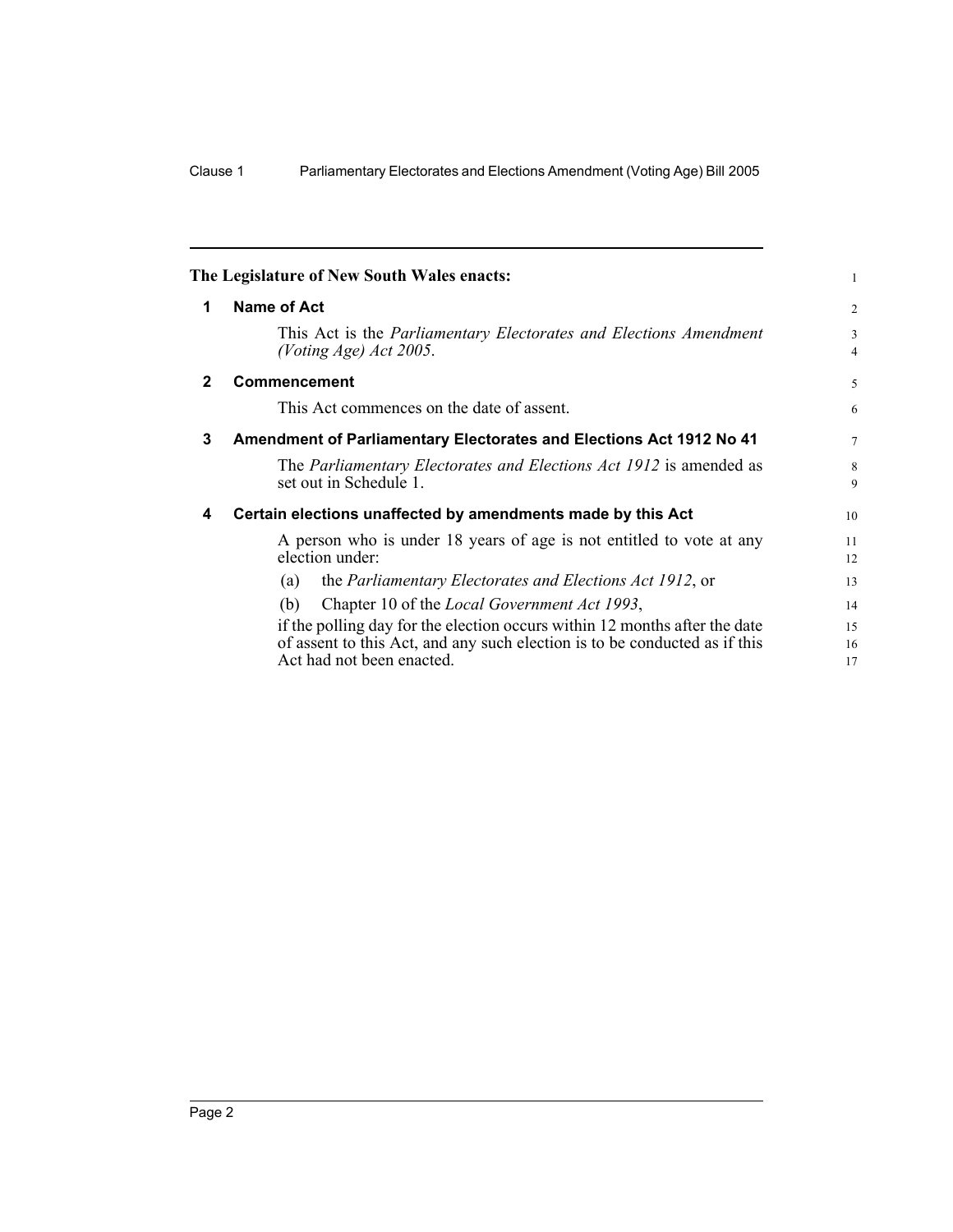Amendment of Parliamentary Electorates and Elections Act 1912 No 41 Schedule 1

#### <span id="page-8-0"></span>**Schedule 1 Amendment of Parliamentary Electorates and Elections Act 1912 No 41**

(Section 3)

1 2

3

| [1]   |                                                         | <b>Section 20 Qualification of electors</b>                                                                                                                    | 4              |  |
|-------|---------------------------------------------------------|----------------------------------------------------------------------------------------------------------------------------------------------------------------|----------------|--|
|       |                                                         | Omit "18" wherever occurring in section 20 $(1)$ , $(3)$ and $(4)$ .                                                                                           | 5              |  |
|       | Insert instead "16".                                    |                                                                                                                                                                | 6              |  |
| $[2]$ |                                                         | Section 20B Eligibility of spouse or child of eligible overseas elector                                                                                        | $\overline{7}$ |  |
|       |                                                         | Omit "18" wherever occurring in section 20B (1).                                                                                                               | 8              |  |
|       | Insert instead "16".                                    |                                                                                                                                                                | 9              |  |
| $[3]$ |                                                         | <b>Section 21 Disqualifications from voting</b>                                                                                                                | 10             |  |
|       | Insert after section 21 (b):                            |                                                                                                                                                                | 11             |  |
|       | (b1)                                                    | is the subject of an order in force under section 33 (1) (g)                                                                                                   | 12             |  |
|       |                                                         | of the Children (Criminal Proceedings) Act 1987, being an<br>order by which the person has been committed to the                                               | 13<br>14       |  |
|       |                                                         | control of the Minister administering the Children                                                                                                             | 15             |  |
|       |                                                         | (Detention Centres) Act 1987 for 12 months or more, or                                                                                                         | 16             |  |
| [4]   |                                                         | Section 33A Claims for provisional enrolment                                                                                                                   | 17             |  |
|       |                                                         | Omit "17" from section 33A (1). Insert instead "15".                                                                                                           | 18             |  |
| [5]   | <b>Section 33A</b>                                      |                                                                                                                                                                | 19             |  |
|       |                                                         | Omit "18" wherever occurring in section 33A (1) and (2).                                                                                                       | 20             |  |
|       | Insert instead "16".                                    |                                                                                                                                                                | 21             |  |
| [6]   |                                                         | Section 34 Compulsory enrolment and transfer                                                                                                                   | 22             |  |
|       | Insert after section $34(6)$ :                          |                                                                                                                                                                |                |  |
|       | (7)                                                     | A person's failure to comply with the requirements of subsection<br>$(1)$ or $(3)$ does not give rise to an offence if the person is<br>under 18 years of age. | 24<br>25<br>26 |  |
| [7]   |                                                         | Section 41 Information as to deaths and convictions                                                                                                            | 27             |  |
|       | Omit "17" wherever occurring in section 41 (1) and (2). |                                                                                                                                                                |                |  |
|       | Insert instead "15".                                    |                                                                                                                                                                | 29             |  |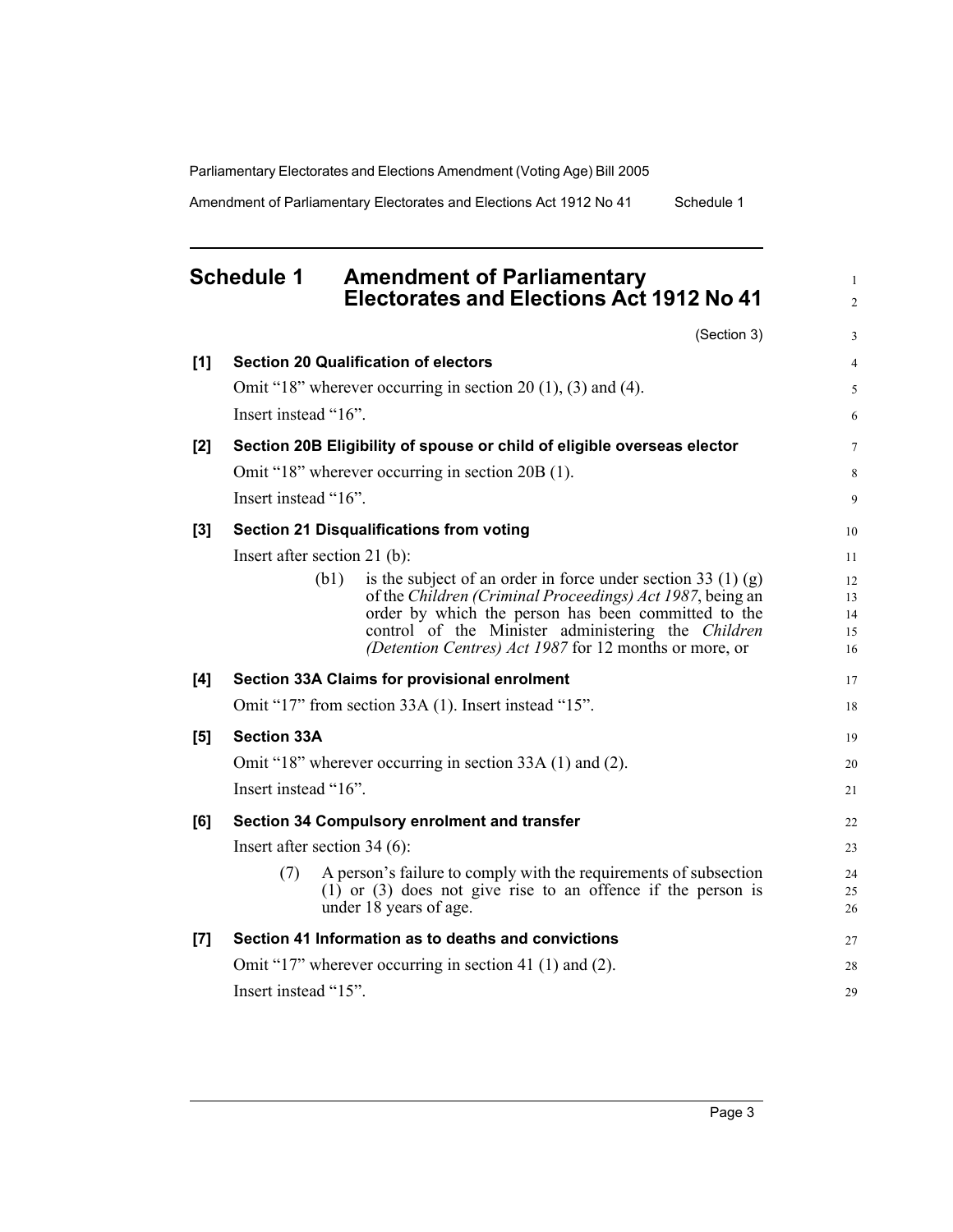Schedule 1 Amendment of Parliamentary Electorates and Elections Act 1912 No 41

| [8]    |                                                                | Section 41 (2A) |                                                                                                                          |                                                                                                                                                                                                                                                              | 1                       |
|--------|----------------------------------------------------------------|-----------------|--------------------------------------------------------------------------------------------------------------------------|--------------------------------------------------------------------------------------------------------------------------------------------------------------------------------------------------------------------------------------------------------------|-------------------------|
|        | Insert after section 41 $(2)$ :                                |                 |                                                                                                                          |                                                                                                                                                                                                                                                              | $\overline{c}$          |
|        | (2A)                                                           |                 | The Director-General of the Department of Juvenile Justice must<br>comply with the requirements of subsection (2) as if: |                                                                                                                                                                                                                                                              |                         |
|        |                                                                |                 | (a)                                                                                                                      | a reference in that subsection to a prison were a reference<br>to a detention centre, and                                                                                                                                                                    | 5<br>6                  |
|        |                                                                |                 | (b)                                                                                                                      | a reference in that subsection to a person's being sentenced<br>to a term of imprisonment included a reference to an order<br>under section 33 (1) (g) of the Children (Criminal<br><i>Proceedings) Act 1987</i> being made in respect of the<br>person, and | 7<br>8<br>9<br>10<br>11 |
|        |                                                                |                 | (c)                                                                                                                      | a reference in that subsection to a period of imprisonment<br>were a reference to a period of detention.                                                                                                                                                     | 12<br>13                |
| [9]    |                                                                |                 | and ballot-papers                                                                                                        | Section 89 Deputy returning officers to be furnished with copies of rolls                                                                                                                                                                                    | 14<br>15                |
|        | Omit "18" from section 89 (3). Insert instead "16".            |                 |                                                                                                                          |                                                                                                                                                                                                                                                              | 16                      |
| $[10]$ | Section 100 Questions to be put if voter challenged            |                 |                                                                                                                          | 17                                                                                                                                                                                                                                                           |                         |
|        | Omit "eighteen" from section 100 (1) (b). Insert instead "16". |                 |                                                                                                                          |                                                                                                                                                                                                                                                              | 18                      |
| $[11]$ | Section 120C Penalty notices for certain offences              |                 |                                                                                                                          |                                                                                                                                                                                                                                                              | 19                      |
|        | Insert after section 120C (7):                                 |                 |                                                                                                                          |                                                                                                                                                                                                                                                              | 20                      |
|        |                                                                | (8)             |                                                                                                                          | This section does not apply to or in respect of an elector who is<br>under the age of 18 years.                                                                                                                                                              | 21<br>22                |
| $[12]$ |                                                                |                 |                                                                                                                          | Section 120F Offences relating to failure to vote                                                                                                                                                                                                            | 23                      |
|        | Insert at the end of section $120F(3)(c)$ :                    |                 |                                                                                                                          |                                                                                                                                                                                                                                                              | 24                      |
|        |                                                                |                 |                                                                                                                          | $\sim$ or                                                                                                                                                                                                                                                    | 25                      |
|        |                                                                |                 | (d)                                                                                                                      | an elector who is under the age of 18 years.                                                                                                                                                                                                                 | 26                      |
| $[13]$ | <b>Section 187</b>                                             |                 |                                                                                                                          |                                                                                                                                                                                                                                                              | 27                      |
|        | Insert after section 186:                                      |                 |                                                                                                                          |                                                                                                                                                                                                                                                              | 28                      |
|        | 187                                                            |                 |                                                                                                                          | Special provisions with respect to persons under 18 years of age                                                                                                                                                                                             | 29                      |
|        |                                                                | (1)             |                                                                                                                          | A person who is under 18 years of age is not under any disability<br>or incapacity of infancy in relation to any entitlement to vote at<br>an election, or any entitlement to enrolment as an elector,<br>conferred on the person by this Act.               | 30<br>31<br>32<br>33    |